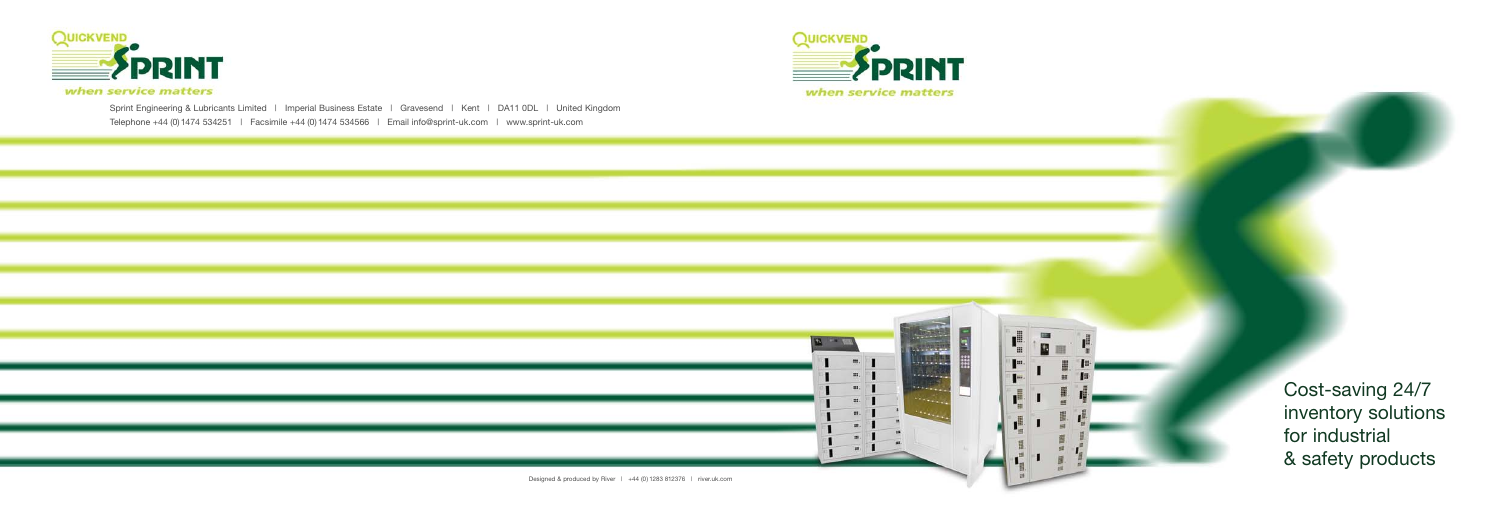#### **Key features**

- Dual helix options (ideal for PPE)
- Standard tooling (single issue control)
- Up to 70 locations plus satellite options
- Product detection system
- Padded delivery bin

- Carbide inserts
- Straight shank tools
- PPE
- Batteries
- Print cartridges

#### **Ideal for**

- PDA (handheld manual via infrared)
- GSM (wireless remote data retrieval)
- LAN (local area network)
- Internet
- Fixed telephone landline

### **Tried and tested stock control**

- By operator
- By department
- By machine
- By cell
- By product
- Export to PDF, CSV, Excel, Lotus Notes, email

MACHINE 393<br>11.01.11 - 15.01.11 PRINT DATE 16.01.11

EXAMPLE RESULT FOR THE PASSIFICATION OF THE PERSONAL PROPERTY FOR THE PERSONAL PROPERTY OF THE PERSONAL PROPERTY OF THE PERSONAL PROPERTY OF THE PERSONAL PROPERTY OF THE PERSONAL PROPERTY OF THE PERSONAL PROPERTY OF THE PE

## Data capture/retrieval<br>**Data capture/retrieval**<br>**Data capture/retrieval**<br>**Data capture/retrieval**

#### **Detailed reporting**









- **1** Secure 24/7 stock availability with complete audit trail
- **2** Point-of-use convenience -
- low cost multi-site/multi-device options
- **3** Rapid return on investment pay-back often less than 12 months
- **4** Eliminates unauthorised retrievals and tracks usage
- **5** Value added service
- **6** Increases stock accuracy identifies slow moving or obsolete stock
- **7** Reduces stock-level administration and purchasing costs
- **8** Report by user, job, cell or department export options include PDF, CSV, Excel, Lotus Notes and email
- **9** Speed of issue reduces production down-time
- **10** Elimination of satellite or 'squirrel stocks' such as personal lockers and tool boxes

# **10** good reasons to take **control**

### www.sprint-uk.com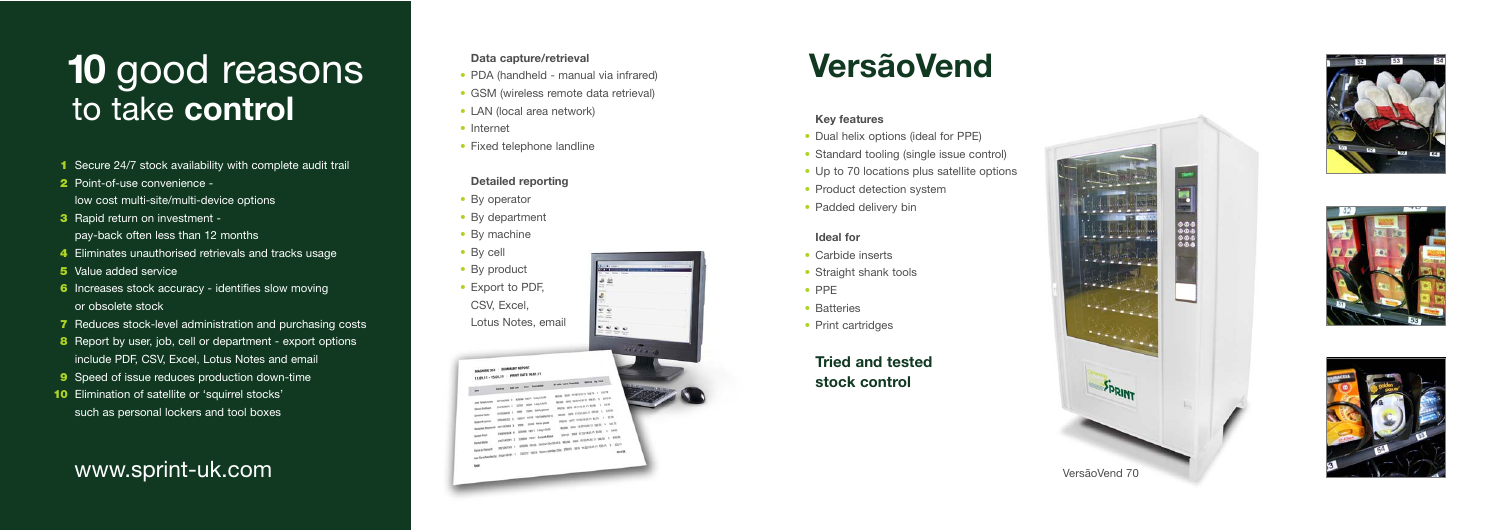#### **Key features**

- Innovative motorised lift and delivery system
- Suitable for products up to 80mm x 275mm
- Product delivery at an ergonomic height
- Easy-load shelf system
- Illuminated product delivery carousel
- Up to 8 shelves / 64 selections
- Anti-tamper security glass, return drum and hinges

- Aerosols
- Hand tools
- MRO (bearings, seals, belts, chains)
- Oils & lubricants
- Large cutting tools

### **Ideal for**

- Modular system 16 to 64 doors
- Issue track return
- 24/7 access
- Product visibility windows
- Robust and proven hinge design
- High quality locks
- Banking-standard keypad
- Optional internal charging points

- PPE
- Power tools
- Hand tools

**The ideal solution for high-value tooling and fragile items**



e مارد که ا

ER SE TE

CORI







The VersãoLocker has the added option of a single item indexing unit for even











# **VersãoLift VersãoLocker**

#### **Key features**

### **Ideal for**

**Secure and robust control of your inventory**